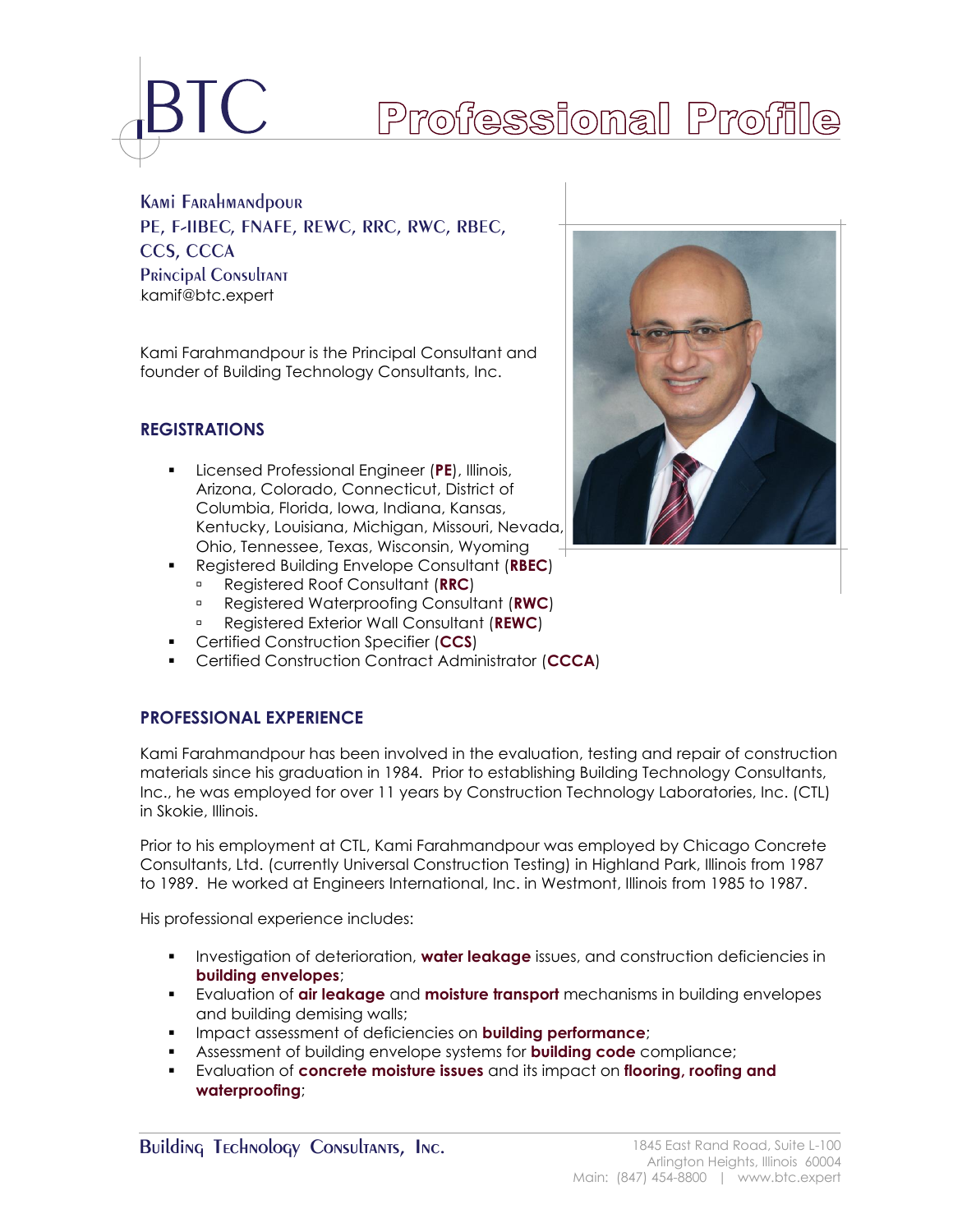### **Page:** 2 of 9

- **Concrete** deterioration and repair;
- **Investigation of storm and blast damage** on building enclosures;
- Development of **repair alternatives** to address building deficiencies;
- **Repair design** and preparation of Contract Documents;
- Repair contract **bidding** assistance;
- Repair construction **contract administration** and field observations;
- Evaluation of **design** and **construction deficiencies** in new buildings;
- **Forensic investigations** and expert testimony;
- **•** Product and material evaluations;
- Evaluation and design of **commercial kitchen and interior waterproofing** systems; and
- Building settlement and geotechnical investigations.

Kami Farahmandpour has managed over **500 projects**, many of which have involved multiple disciplines and complex **building envelope**, **material deterioration** and/or **water leakage** issues. His expertise is concentrated in the area of building envelope design, construction, evaluation and repair.

His expertise in **roofing systems** includes built-up, modified bitumen, single-ply, metal roofing, clay tile, slate, asphalt shingles, wood shakes, spray polyurethane foam, fiberglass, asbestos cement shingles and other synthetic materials.

His expertise in **waterproofing systems** includes rubberized asphalt, thermoplastic, polyurea, polyurethane, built-up, and various types of **green roofs** and **plaza deck** assemblies.

He also has significant experience in the evaluation and repair of **building facades**; and **cladding** and **exterior wall systems** such as windows, metal and glass curtain walls, precast and cast-in-place concrete, masonry, terra cotta, EIFS, stucco, and composite panels.

### **EDUCATION**

Kami Farahmandpour earned a Bachelor of Science degree in engineering from Illinois Institute of Technology in 1984. His major was mechanical aerospace engineering.

Since his graduation, he has attended over 100 seminars and symposia related to construction technology, roofing, waterproofing, building envelopes, construction specification practices, building codes, and construction contract administration.

### **PROFESSIONAL ACTIVITIES**

- **Fellow** of National Academy of Forensic Engineers (**NAFE**)
- **Chartered Member** of **IIBEC-Chicago** (formerly Chicago Area Chapter of RCI, Inc., **CAC-RCI**)
	- **President, 2003 through 2004**
	- Member, Strategic Planning Committee, 2009 to present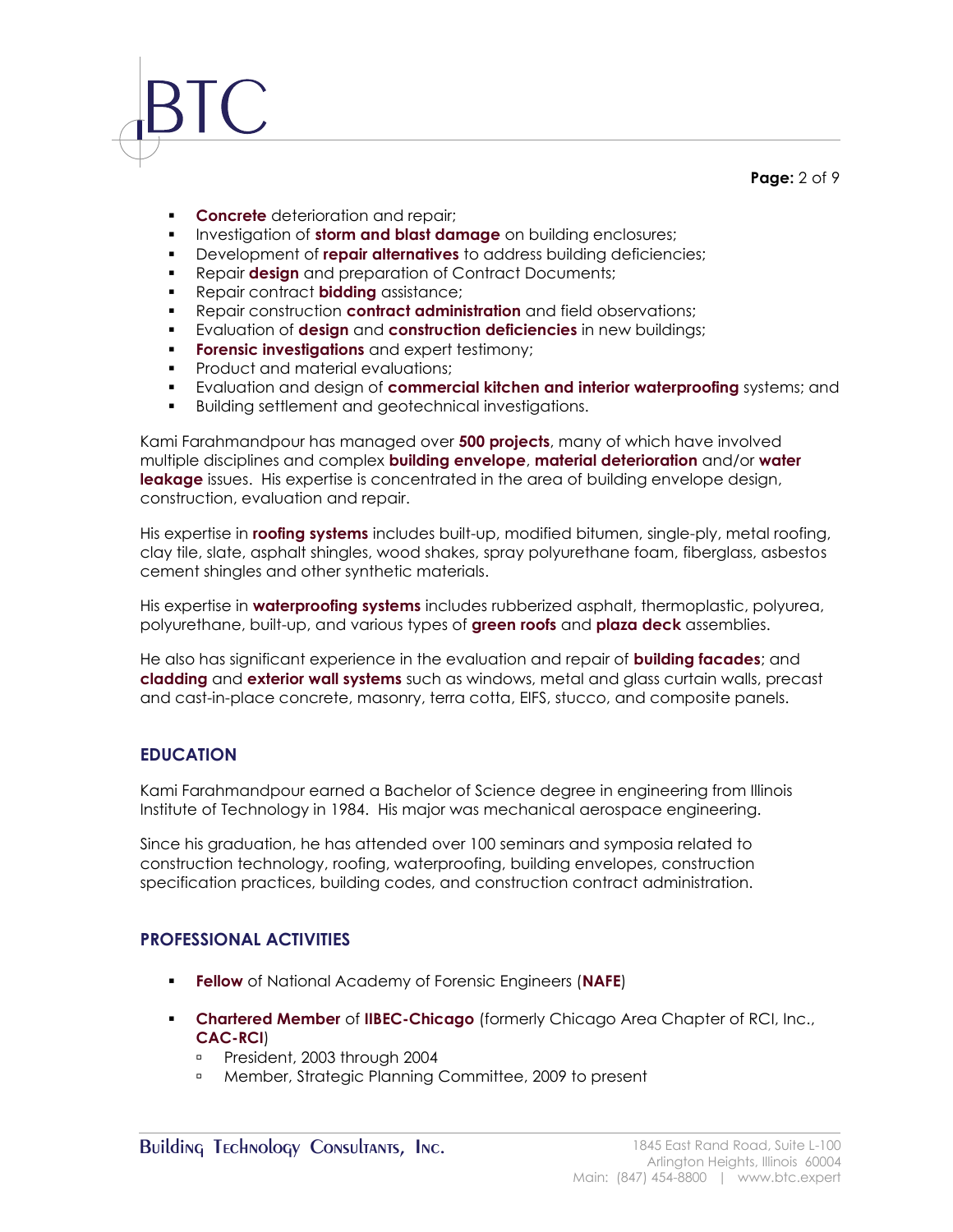### **Page:** 3 of 9

- Consultant Member and **Fellow** of **International Institute of Building Enclosure Consultants** (**IIBEC** – formerly **RCI**, Inc.)
	- Member, **Technical Advisory Committee**
	- Member, **Jury of Fellows**
	- Past Member of Registered **Exterior Wall Consultant Examination Development** Task Force
	- Past **Chairman** (2008 through 2010) and past member (2010 through 2016) of **Education Committee**
	- Major contributor for development of **Science and Technology of Exterior Walls** Course, **Masonry Exterior Walls** Course, **Concrete Exterior Walls** Course, and **Litigation Support Services** for Building Envelope Consultants
	- Past Chairman of the **Building Envelope** Committee
	- Coordinator of Building Envelope Symposia from 1998 through 2005
	- Past member of **Code Committee**
	- Past Member of **Registered Waterproofing Consultant Examination** Committee
	- Past Member of **Registered Exterior Wall Consultant Examination** Committee
	- Past Member of **General Knowledge Examination** Committee
	- Past member of **Chicago Energy Code** Committee
- **Founding Member** of Building Envelope Institute (**BEI**)
	- **Secretary and Treasurer, 2005**
- **Founding Member** and **Former Treasurer**, CAC-Building Envelope Foundation NFP (**CAC-BEF**), 2013 through 2019
- Member, Sealant, Waterproofing & Restoration Institute (**SWR Institute**)
	- **Associate Director** (2006 through 2009)<br>**Past Co-Chairman and current members**
	- Past Co-Chairman and current member of **Technical Resource Committee**
	- Primary author for the Curtain Wall Section of **Practical Guide for Waterproofing of Above Grade Walls**
	- Co-Author of Technical Bulletin on **Air Barriers** and **Sustainability Position Paper**
	- **Peer reviewer** of several technical publications
	- Past Member of **Alliance Committee**
	- Past Member of **Validation Committee**
- Member of American Society for Testing and Material (**ASTM**)
	- Member of Committee D08, Roofing, Waterproofing, Bituminous Materials
	- **Example 1** Member of Committee E06, Performance of Buildings
	- **Member of Committee E58, Forensic Engineering**
- Member of The Masonry Society (**TMS**)
- Member of International Concrete Repair Institute (**ICRI**)
- Professional Member of International Code Council (**ICC**)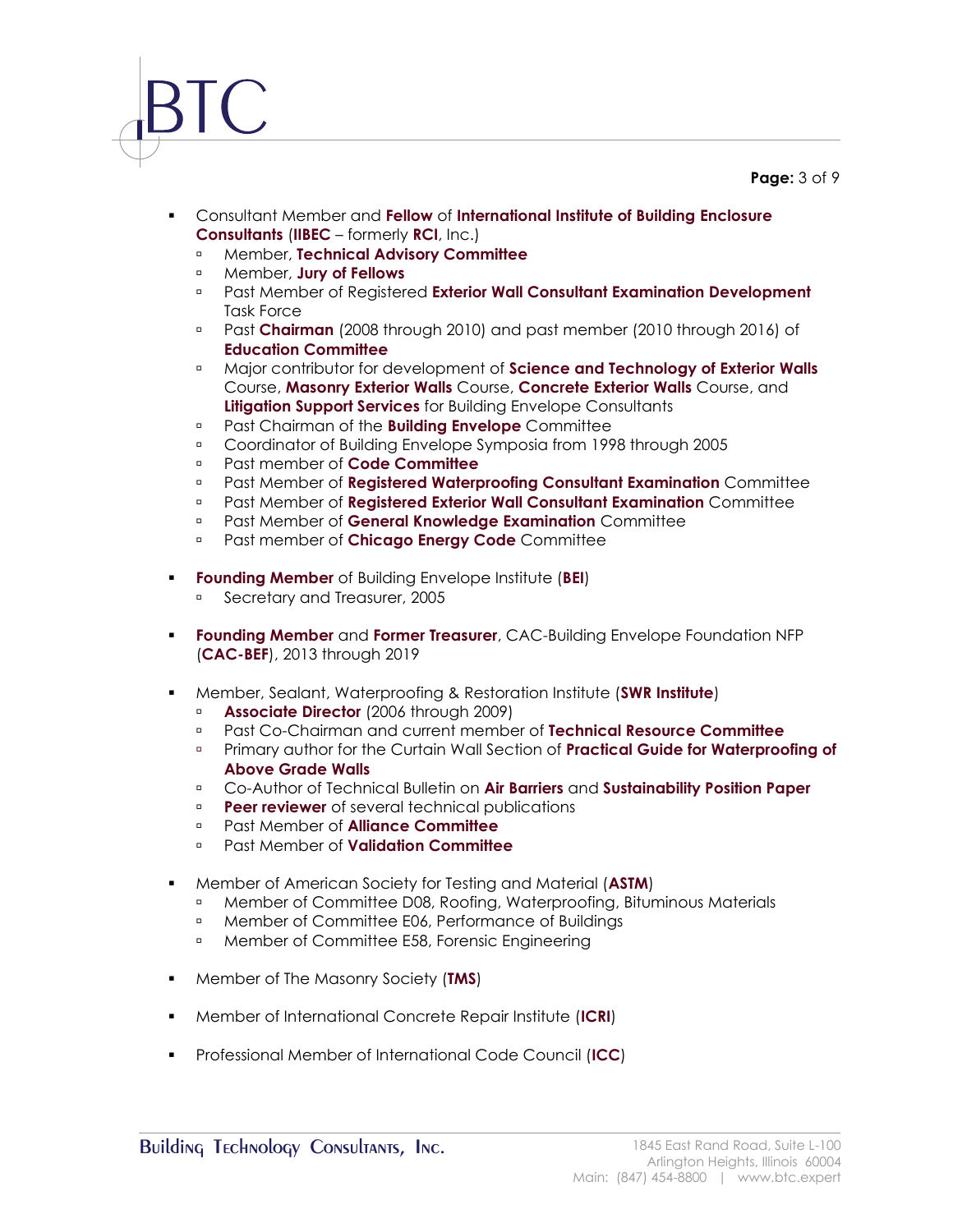**Page:** 4 of 9

- Member, National Roofing Contractors Association (**NRCA**) Past Member of Education Resource Committee
- Member, Illinois Library Association (**ILA**)
- Member, American Architectural Manufacturers Association (**AAMA**)
- Member, American Society of Civil Engineers (**ASCE**)
- Member, National Society of Professional Engineers (**NSPE**)

# **PUBLICATIONS**

- Farahmandpour, K., Wiscons, M., and Seegebrecht, G., "**Key Design Considerations for Concrete Topping Slabs in Split-Slab Construction**" IIBEC Interface, November/December 2021.
- Farahmandpour, K. and Lane, M. "**Rehabilitation of Michigan Plaza Testimony to Teamwork**" Sealant, Waterproofing & Restoration Institute, Applicator Magazine, Summer 2021, Vol. 43, No. 3
- Farahmandpour, K. and Sietmann, C. "**The Reroofing of an Iconic Structure in Memphis, Employing Technology to Develop a Suitable Solution**" International Institute of Building Enclosure Consultants, Interface Magazine, Vol. 39, No. 7, July 2021.
- Farahmandpour, K. and Hodgin, D. "**Forensic Engineering Assessment of Fault Allocation of Involved Parties in Building Enclosure Defect Cases**" International Institute of Building Enclosure Consultants, Interface Magazine, Vol. 38, No. 4, April 2020.
- Farahmandpour, K. "**An Unconventional Approach to Curtain Wall Repair**" Sealant, Waterproofing & Restoration Institute, Applicator Magazine, Winter 2018 and Spring 2018.
- Farahmandpour, K. "**Why Would an Associate Member "Specify" SWR Institute's Contractor Selection Tool (CST)?**" Sealant, Waterproofing & Restoration Institute, Applicator Magazine, April, 2017.
- Farahmandpour, K., Kottra, C., and Maze. S. "**What is a Transition Study and What Value Does it Provide?**" CAI Common Interest, Summer 2016.
- Farahmandpour, K. and Reicher, P. "**Evaluating Water Leakage in Mass Masonry Walls**" RCI Interface, February, 2016.
- Farahmandpour, K. "**Forensic Investigation of Water Leakage Issues into Buildings, Recreating the Leaks Vs. Determining the Cause**" Journal of the National Academy of Forensic Engineers, Vol. 32, No. 2, December 2015.
- Farahmandpour, K. "**Conventional and Nonconventional Repair of Curtain Wall Systems**" Proceedings of the RCI Symposium on Building Envelope, November 2015.
- Hogan, L. and Farahmandpour, K. "**Roof Decks A to Z, Part V: Precast, Prestressed Concrete Tees**" RCI Interface, October, 2013.
- **EXECT Arangelery Markedow Figure 1 and Trangeler Roofs Oversold?"** Midwest Roofing Contractors Association, March/April 2011.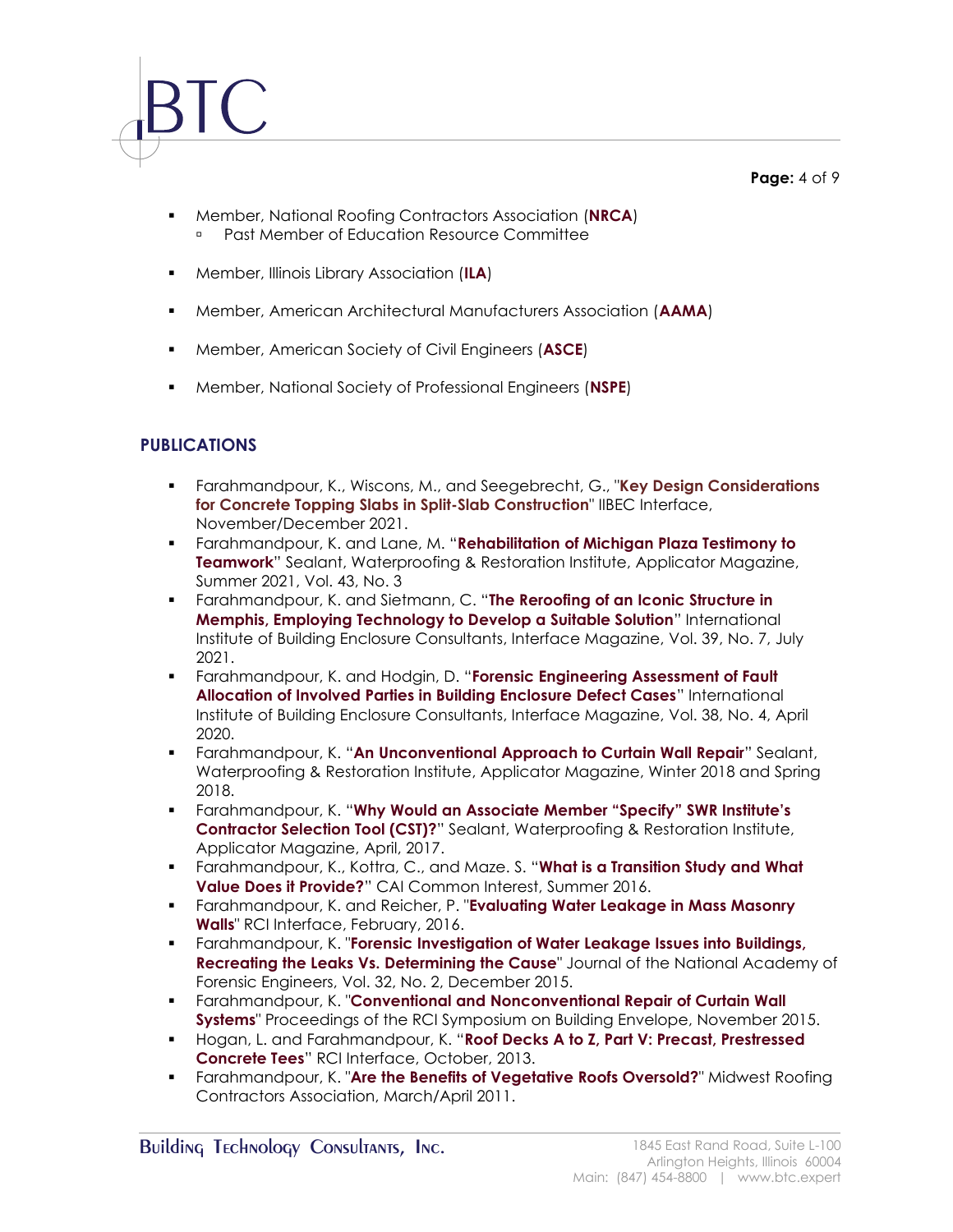**Page:** 5 of 9

- Farahmandpour, K. "**Reserve Studies, Their Benefits & Short Falls**" Common Interest, Official Magazine of the CAI-Illinois Chapter, Spring 2009, Vol. 14 No. 2.
- Farahmandpour, K. and Summers, J. "**Protecting the Building from Moisture: Air Barriers, Vapor Retarders and Weather-Resistive Barriers"** Sealant, Waterproofing & Restoration Institute, Applicator Magazine, Winter 2008, Volume 30 No. 4.
- Farahmandpour, K. "**Sealant, Waterproofing and Restoration Business, What does the Future Hold?**" Sealant, Waterproofing & Restoration Institute, Member Briefs, April 2008.
- Farahmandpour, K. and Summers, J. "**Understanding Air Barriers, Vapor Retarders and Weather-Resistive Barriers**" CSI Change Order Magazine, November/December 2007, Volume 54 No. 12.
- Farahmandpour, K. and Summers, J. "**Air Barriers, Vapor Retarders and Weather-Resistive Barriers: Are They All The Same?**" Masonry Magazine, The Voice of the Masonry Industry, July, 2007, Volume 46 No. 7.
- Summers, J. and Farahmandpour, K. "**Flushing Out Flashing Basics**" Masonry Magazine, The Voice of the Masonry Industry, April, 2007, Volume 46 No. 4.
- Farahmandpour, K. "**Plaza Deck, Roofing and Garden Roof Assemblies: What is the Difference?**" Change Order, A Publication of the Chicago Chapter CSI, November, 2006, Volume 54 No. 3.
- Farahmandpour, K. "**Facing the Challenges of Plaza Deck Waterproofing Rehabilitation**" RCI Interface, August, 2006.
- Farahmandpour, K. "**Does a Traffic-Bearing Membrane Constitute a Proper Waterproofing System Over Occupied Spaces?**" RCI Interface, February 2006.
- Farahmandpour, K. and Summers, J. "**Essential Elements of Durable Exterior Masonry Walls**" RCI Interface, May 2005.
- Farahmandpour, K. "**Rehabilitating Plaza Deck Waterproofing Systems**" Proceedings of the 2005 Symposium on Building Envelope Technology.
- Farahmandpour, K. "**Choosing a Plaza Deck Assembly**," RCI Interface, June/July 2005.
- Farahmandpour, K. "**There's No Substitute for Experience**" Traditional Building Magazine, November/December 2004 Issue.
- Summers, J. and Farahmandpour, K. "**Factors that Diminish the Sustainability of Masonry Walls**" Proceedings of The 2004 Symposium on Building Envelope Technology.
- Farahmandpour, K. and Youngerman, J. "**Reserve Studies: Their Benefits and Shortfalls**" ACTHA News Update, April 2004
- Farahmandpour, K. "**Value Engineering of Traditional Clay Tile Dome Roofs, Lessons Learned**," RCI Interface, January 2004.
- Farahmandpour, K. and Waterston, W. "**Implementation of Energy Conservation Codes and Their Impact on the Roofing Industry**" Change Order, a Publication of the Chicago Chapter CSI, October 2003, Volume 51 No. 2.
- Farahmandpour, K. "**Value Engineering of Traditional Clay Tile Dome Roofs, Lessons Learned**," Proceedings of the RCI Symposium on Building Envelope Technology, Dallas, TX, 2003.
- Farahmandpour, K. "**Considerations for Repair of Concrete Building Facades**," RCI Interface, March 2003.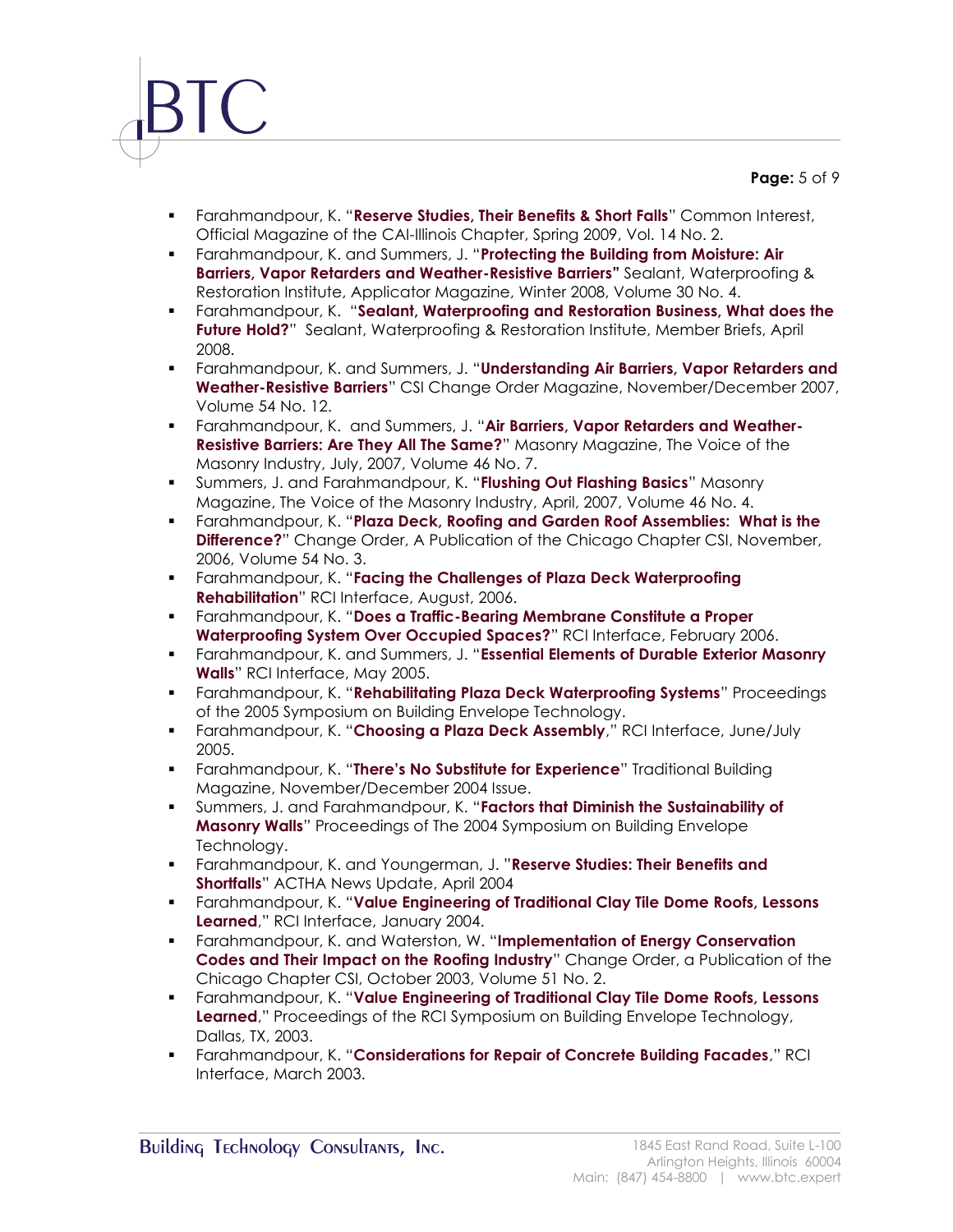**Page:** 6 of 9

- Farahmandpour, K. "**Failure Mechanisms in Liquid-Applied Waterproofing Membranes**," Proceedings of 12<sup>th</sup> International Roofing and Waterproofing Conference.
- Farahmandpour, K. and Waterston, W. "**Implementation of Energy Conservation Codes and Their Impact on Roof Consultants**," RCI Interface, September 2002.
- Farahmandpour, K., Jennings, V., Willems, T., and Davis, A. "**Evaluation Techniques for Concrete Building Envelope Components**," RCI Interface, March 2002.
- Farahmandpour, K. and Willems T. "**Evaluation of Liquid-Applied Waterproofing Systems: Case Histories**," RCI Interface, October 2001.
- Farahmandpour, K. "**How Dry Should Concrete Decks Be…For Application of Liquid-Applied Waterproofing Membranes?**" RCI Interface, October 2001.
- Farahmandpour, K. "**Repair of Concrete Building Envelope Components**," RCI Building Envelope Symposium, Denver, CO, 2001.
- Farahmandpour, K., Jennings, V., Willems, T., and Davis, A. "**Evaluation Techniques for Concrete Building Envelope Components**," RCI Building Envelope Symposium, Seattle, WA, 2000.
- Farahmandpour, K. and Willems, T. "**Evaluation of Liquid-Applied Waterproofing Systems – Case Histories**," RCI Building Envelope Symposium, Cincinnati, OH and Seattle, WA, 2000.
- VanGeem, M., Farahmandpour, K., and Gajda, J. "**Case Histories of Building Material Problems Caused by Condensation at an Enclosed Swimming Pool and an Enclosed Ice Rink**," ASHRAE Thermal VII Conference.
- Farahmandpour, K. "**Rehabilitation of the Playground at Cook County Juvenile Detention Center, a Waterproofing Challenge**," RCI Building Envelope Symposium, Chicago, IL, and Oakland, CA, 1998.
- Seegebrecht, G. Farahmandpour, K., and Gebler, S. "**Concrete Repair or Replacement Requires a Thorough Evaluation**," New York Construction News, October 31, 1994.
- Farahmandpour, K., and Dubovoy, V.S. "**Accelerated Field Test Method for Water Penetration of Masonry**," Proceedings of Conference on Nondestructive Evaluation

# **PRESENTATIONS/EDUCATIONAL EXPERIENCE**

Kami Farahmandpour has served as speaker at **over 140 seminars, courses,** and **symposia** on topics related to the evaluation and repair of concrete structures, waterproofing systems, roofing systems, building envelope components, building codes, and moisture related issues. From 1992 to 2000 he was a regular speaker at several Portland Cement Association seminars on concrete evaluation and repair. From 2005 through 2008, he was a **faculty at Lormann Education Services**, and from 2011 through present, he has served as a faculty in continuing education courses at **University of Wisconsin in Madison**. In the past, he has served as a regular speaker at **IIBEC's** (formerly **RCI, Inc.**) building envelope symposia and education classes on various topics including roofing, waterproofing and building facades. His other speaking engagements have included presentations at **SWR Institute**, International Roofing Expo, **Chicago Chapter of CSI**, and many other events.

In addition, Mr. Farahmandpour has developed and presented several workshops, courses and presentations to various groups including University of Wisconsin in Madison, Association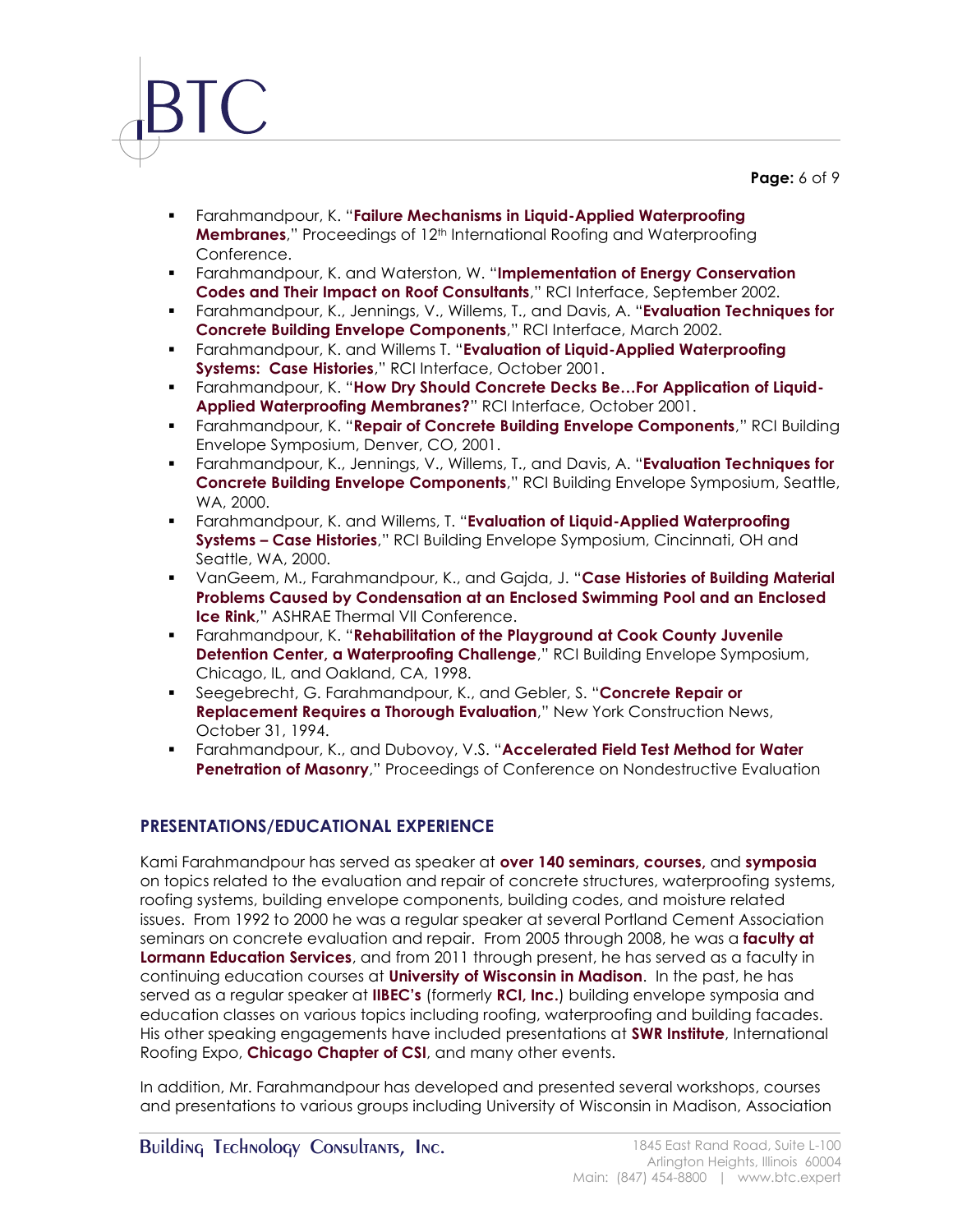### **Page:** 7 of 9

of Licensed Architects, IIBEC, The Illinois Society of Construction Attorneys, SWR Institute, Association of Facility Engineers, The Community Association Institute, The Chicago Roofing Contractors Association, Construction Specifications Institute, Midwest Roofing Contractors Association, National Organization of Minority Architects, and Idaho National Engineering Laboratories. These presentations have been focused on various aspects of the building envelope construction, building codes, new trends in building envelope technology, and construction administration.

■ of Civil Structures and Materials, October 1990.

### **EXPERT TESTIMONY**

Kami Farahmandpour is a Fellow of National Academy of Forensic Engineers. He has served as an expert witness on several cases involving construction and/or design defects with a particular emphasis on building envelope performance, moisture issues, and parking garages. His expert testimony experience includes trial, arbitration, and depositions. He has participated in several alternate dispute resolution proceedings such as mediations to help communicate complex technical issues in simple terms.

# **PATENTS**

- **US Patent Number 10370891** for an adjustable door threshold device
- **US Patent Number 10060138** for a cladding attachment device that accommodates multi-directional in-plane differential movement between the cladding and back-up wall
- **US Patent Number 9540804** for a cladding attachment strip having load-carrying capability for horizontal applications and suitable for continuous insulation applications
- **US Patent Number 9010064** for a masonry tie having a shaft grip section for embedding in a masonry wall and a back plate for connecting to a backup wall
- **US Patent Number 9181713** for a siding attachment system consisting of vertically oriented base and attachment members
- **US Patent Number 9260855** for a masonry tie having a shaft grip section for embedding in a masonry wall and a mounting passage extending through the shaft for connecting to a masonry backup wall
- **US Patent Number 9353515** for a masonry tie having a shaft end with a masonry anchor aperture and a mounting passage extending through the shaft for connecting a masonry backup wall
- **US Patent Number 9347214** for a masonry tie having a shaft end with a masonry anchor aperture and a back plate for connecting to a backup wall
- **US Patent Number 9447584** for a cladding attachment device having two mounting flanges suitable for continuous insulation applications
- **US Patent Number 9932740** for a cladding attachment accessory having full in-place movement capability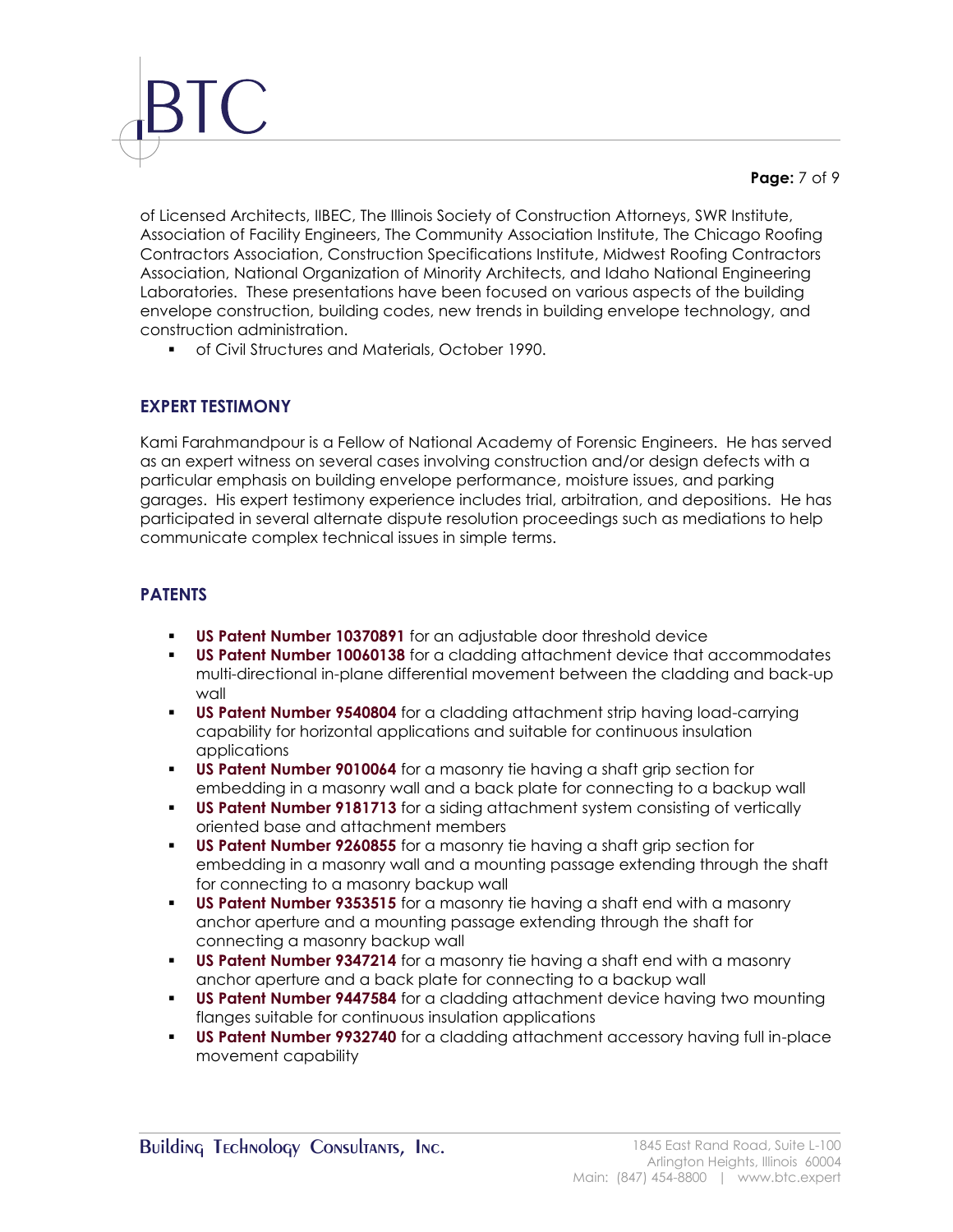**Page:** 8 of 9

# **AWARDS**

- **.** The **Herbert W. Busching, Jr. Memorial Award**, IIBEC, for meritorious service and outstanding contributions to the advancement of the profession of roof consulting, March 2022
- **EXECTIVE CONTERCT DISTING IN STATE OF STATE IN STATE OF SET ASSET IS NOT A FIGURE TO SET ASSET A FIGURE TO SET A** CAC-RCI) for long-term commitment and service, and exceptional leadership characteristics; January 16, 2019
- **.** Third Place Large Roofing/Waterproofing/Exterior Wall Construction Project Document **Award** for Curtain Wall Renovations at AGL Resources Building in Naperville, Illinois; IIBEC (formerly RCI, Inc.), 2016
- **Outstanding Educator Award**, IIBEC (formerly RCI, Inc.), 2013
- **Example 2 First Place Large Roofing/Waterproofing/Exterior Wall Construction Project Document Award** for 2012 Exterior Repairs at Pointe at Lincoln Park, Chicago, Illinois; IIBEC (formerly RCI, Inc.), 2013
- **EXECONDE Place Excellence in Report Writing Award** for Exterior Facade Evaluation of Buildings B and C, Highland Park High School, Highland Park, Illinois; IIBEC (formerly RCI, Inc.), 2013
- **Presidential Citation Award**, SWR Institute, 2011
- **Trinity Project Award**, Window and Exterior Wall Rehabilitation, Hogan Building, Northwestern University, Evanston, Illinois; SWR Institute, 2011
- **Fellow of RCI Award**, IIBEC (formerly RCI, Inc.), 2010
- Second Place **Large Roofing/Waterproofing/Exterior Wall Construction Project Document Award** for Exterior Wall Re-Cladding at Itasca Community Library, Itasca, Illinois; IIBEC (formerly RCI, Inc.), 2010
- **President's Award**, IIBEC-Chicago (formerly Chicago Area Chapter of RCI, Inc.), January 2007
- **Michael DeFrancesco Award**, 2006, IIBEC (formerly RCI, Inc.), for Outstanding Efforts in Support of Building Envelope Symposia
- **Richard M. Horowitz Award**, 2005, IIBEC (formerly RCI, Inc.), for excellence in writing for RCI Interface
- Outstanding Volunteer Award, IIBEC (formerly RCI, Inc.), 2003
- Outstanding Volunteer Award, IIBEC (formerly RCI, Inc.), 1999
- Outstanding Volunteer Award, IIBEC (formerly RCI, Inc.), 1998
- Outstanding Volunteer Award, IIBEC (formerly RCI, Inc.), 1997
- Second Place **Large Roofing Project Document Award** for Roof Replacement at Richard J. Daley Library, University of Illinois at Chicago, Chicago, Illinois; Roof Consultants Institute, 1995

# **CERTIFICATES OF APPRECIATION**

- From **IIBEC** (formerly **RCI, Inc.**) for dedication and service while serving on the REWC Exam Development Subcommittee, March 17, 2019
- Distinguished Service Award from **IIBEC-Chicago** (formerly **CAC-RCI**) for long-term commitment and service, and exceptional leadership characteristics, January 16, 2019